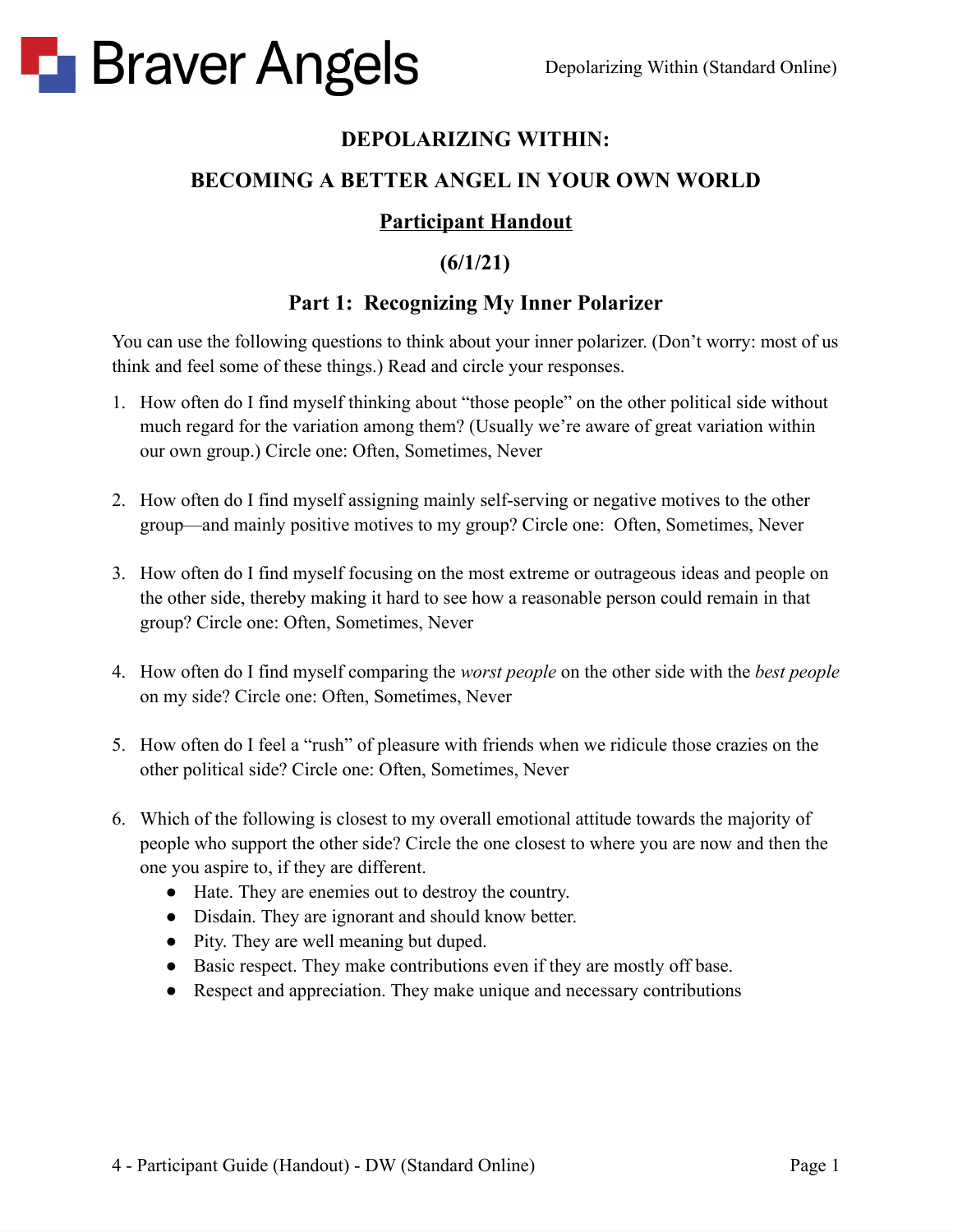#### **Part 2: Strategies to Counteract My Inner Polarizer**

Following are ways to offset polarizing thoughts and feelings when you notice them arising in you. These are ways to "edit the story" you tell yourself about people on the other political side. You may also have other strategies that work for you.

#### **1. Challenge your stereotypes**

- Stereotypes are how outsiders over-simplify, dismiss, lump together, and disparage the "Other." Based on Braver Angels red/blue workshops where we ask each side to identify the most common stereotypes they run into about their own side, these are the most common stereotypes:
	- o Blue tend to believe that reds are racist, anti-immigrant, uncaring about those in need, homophobic, anti-woman, anti-science, bible thumpers.
	- o Reds tend to believe that blues are arrogant/elitist, favor big government for its own sake, and are fiscally irresponsible, unpatriotic, anti-religious, against free speech if it's not politically correct, and hypersensitive "snowflakes."
- Ways to counter stereotypes in your own thinking
	- Tell yourself that the other side is more varied than the stereotype.
	- Acknowledge that their political views and motivations are no doubt more complicated than the rhetoric you've been hearing.
	- Read and listen to thought leaders on the other side who present complex arguments.
	- Recognize that the life experiences informing their views are likely different from your own.
	- Develop relationships with a variety of people who differ with you politically. Relationships tend to undermine stereotypes.
	- If you want to go all out, you can work to develop an understanding of the history and current strands of thought on the other side.

#### **2. Make depolarizing distinctions**

- Distinguish between positions and people. You can believe that a viewpoint is completely wrong without believing that everyone who holds it is stupid or ill motivated.
- Distinguish between policies and core values. Policies are means to ends, ways to support or enact values, not the values themselves. People can differ sharply on policies like the role of government and have similar ultimate goals for the country and its people.
- Distinguish between inconsistency and hypocrisy. Resist the pull towards assuming that inconsistencies on the other side always reveal hypocrisy. Inconsistencies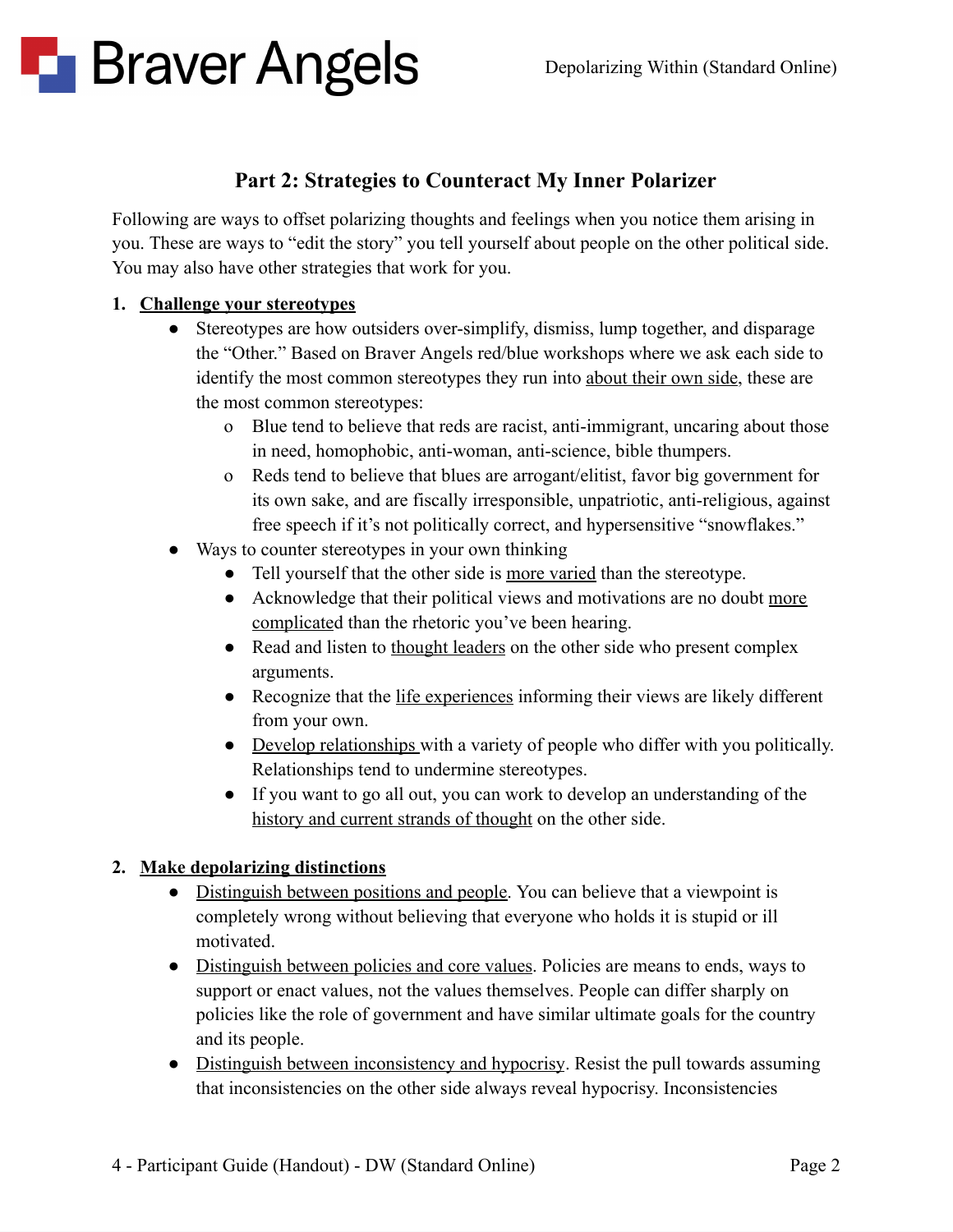

between stated values and actual behavior can also come from blind spots and from the inevitable tensions between competing values. Be reluctant to assign the label of hypocrite to large numbers of fellow citizens who disagree with you, even when their positions seem contradictory to you. (You seem inconsistent to them.)

#### **Part 3: How to Talk about the Other Side in a Non-polarizing Way**

#### 1. **What to avoid**

- Using pejorative labels: ("wingnuts," "bible thumpers," "libtards," "snowflakes")
- Using the phrase "they all" or its equivalent "The Democrats/Republicans." These are the classic stereotyping phrases.
- Painting all supporters of a politician with the same brush you use for the politician. If you go on a rant about a particular politician, make it clear that you are not putting all supporters into the same box. ("I'm talking about (so and so) right, and not everyone who voted for him/her.")
- 2. **Criticize the idea or the policy, not the motives of everyone who holds it**. (Blue example: "Climate change denial is the riskiest idea I've seen in my lifetime because we're running out of time to prevent lasting damage to the planet." versus "Climate change deniers care more about the fossil fuel industry than about the planet." Red example: "Climate science is uncertain enough that I don't think we should start overhauling our way of life" versus "Climate change supporters have a liberal agenda to over-regulate the economy and tax us to death.")
- 3. **Criticize your own side too.** ("We are losing that group because we haven't listened to them very well." "Sometimes our leaders talk as if they have the final answer to…. (a complex problem), and I don't think they do."
- 4. **Say something positive about the other side**. ("I read a liberal/conservative commentator who said something interesting about this…..") or "I think their criticism has some validity even if I don't agree with their solution."

#### **5. Try this "eavesdropper" thought experiment**

How would a rational and well-intentioned member of the other group feel when listening to you describe their side?

- i. Respected (even if strongly disagreed with) or disrespected
- ii. Understood (at least partly) or grossly misrepresented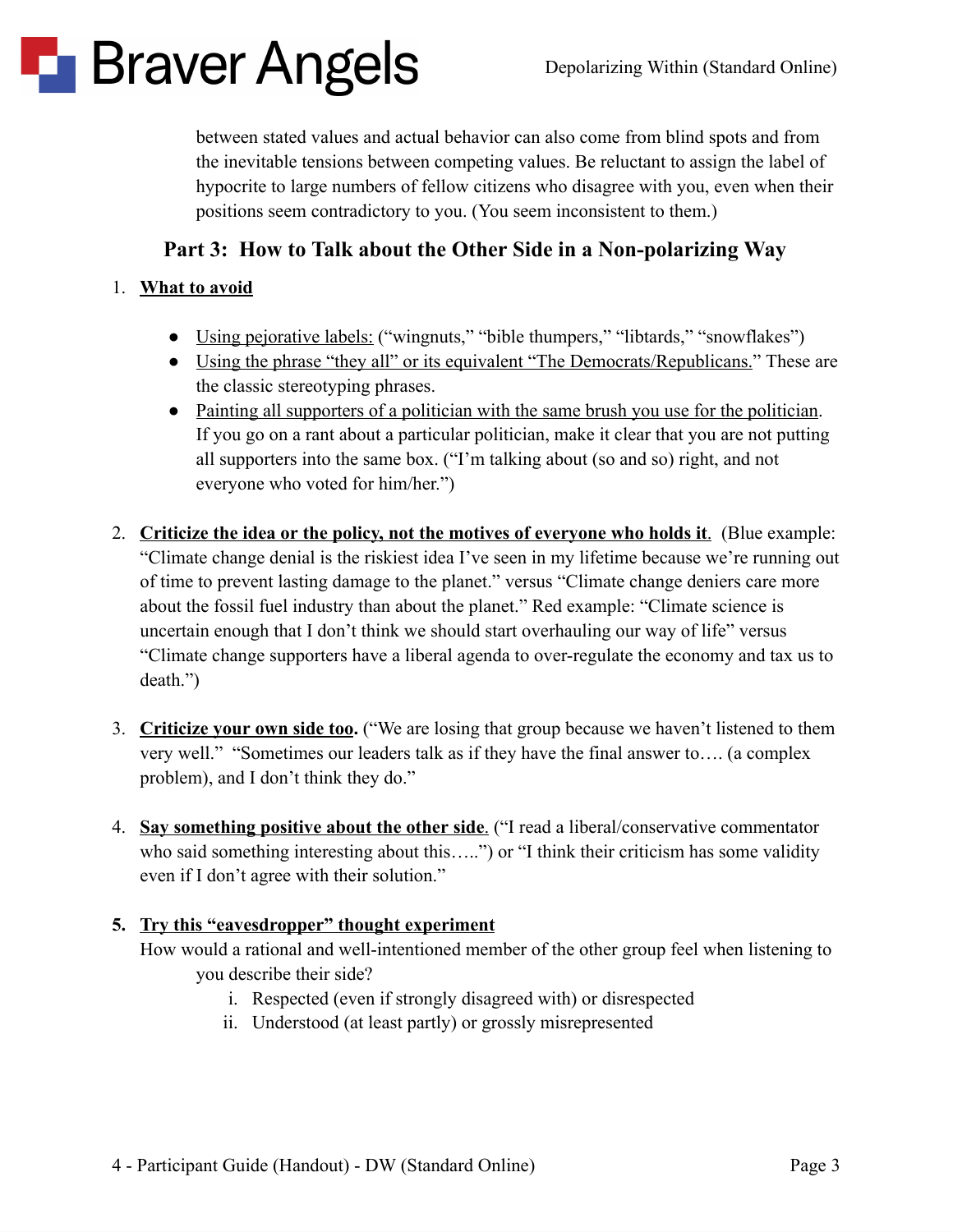#### **Part 4: Skills for Depolarizing Conversations with Like-minded People**

#### **Listen, Acknowledge,** *Pivot, of er* **Perspective: LAPP**

**Listen** for the other's values and emotions influencing the stereotyping, ridicule or contempt—often it's from frustration, fear, worry for the country or groups in the country, or personal experiences of being put down by people on the other side. When there are strong emotions, there's a deeper story there.

**Acknowledge** what you are hearing and share your own worries and concerns

- "I'm sorry you've had to deal with those put downs in your family."
- "I hear you and I'm with you on your concerns about…."

**Pivot:** Signal a shift in your part of the conversation. Offer a context for why you are

introducing another perspective into the conversation. Be personal here, with I-statements.

● "I've become so worried about our country's polarization that I've started to try

to understand the other side better." Continue with "I'd like to share some of my thoughts with you."

● "I'm with you on being very concerned about what's going on. Can I throw in

another perspective?"

• "Since taking a Better Angel workshop, I've been learning more about how

(reds/blues) are thinking about these issues." [Wait to see if there is any curiosity from the other person, either verbally or nonverbally. If confronted with silence, then advance to, " wanna hear about this?"]

**Perspective:** Offer a depolarizing viewpoint. Here are five kinds of perspective comments:

- 1. They don't all think the same way. "I've been learning that not everyone on the other side thinks that…."
- 2. It's more complicated. "I see more complexity in why some people support/oppose that idea. It's not just because they are uninformed."
- 3. They are coming at this from different backgrounds and experiences. "It's easy for me to judge them for supporting ( ) but I'm aware that I've not been in their shoes."
- 4. Our side hasn't been perfect on this matter. "I don't agree with them on this, but our side has ignored the problem for too long."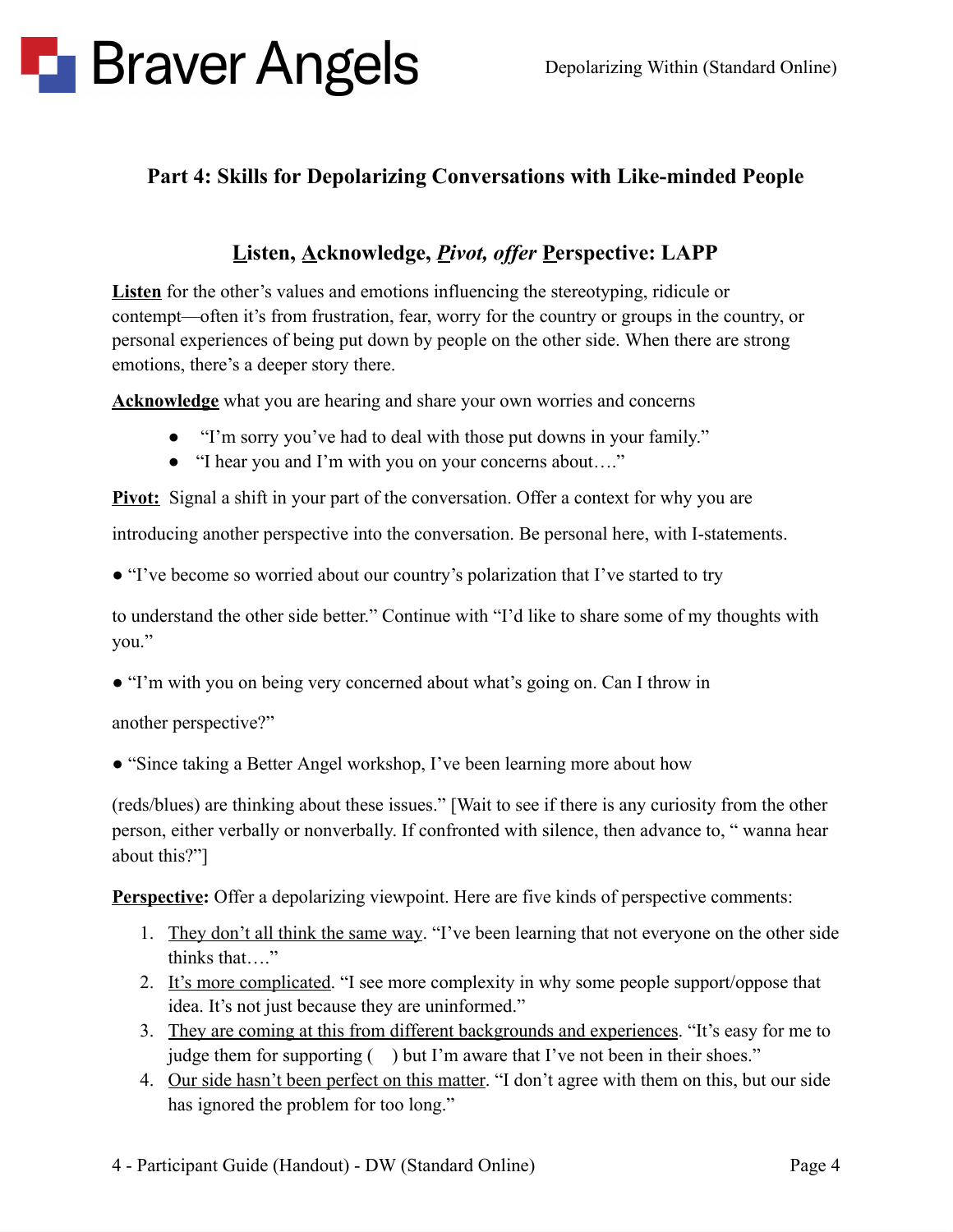5. It's not useful to dismiss them. ("They put us down and we put them down. And nothing's working in this country. I've come to the conclusion that we're going to have to understand and respect each more if we're going to solve our country's problems.")

**Expect a Pushback and Repeat LAPP** (after a "Yes, but" or "Wait a minute. Are you defending…?")

#### **Part 5: Activity: Practice Depolarizing Skills**

**Scenario** Assume the scenario of a large political rally - lots of people with different viewpoints meeting together. There will be a large range of polarized attitudes in such a meeting.

#### **A blue polarizer speaking to blues….**

*Conservatives say they are for limited government but what they really want* is for the rich to get richer, and the best way to do that is to take from the poor and *working class people. They believe in a society of winners and losers, with the winners deserving most of the pie and the losers being blamed for their own misfortune—even though the winners usually start out with lots of advantages. Reds are basically heartless about the poor and would strip away the social safety net if they could get away with it. What amazes me is how many Americans get duped by this conservative approach to government.*

### **A red polarizer speaking to reds….**

*Liberals say they want the federal government to provide opportunities for people on the margins, but they are hypocrites. They know that these welfare programs trap millions of people into dependency on the government. What that means is more votes for their party, and the government gets bigger and bigger. Blues want to create a society where everyone gets the same outcomes in life no matter how much ef ort they put into their own success. When they talk about*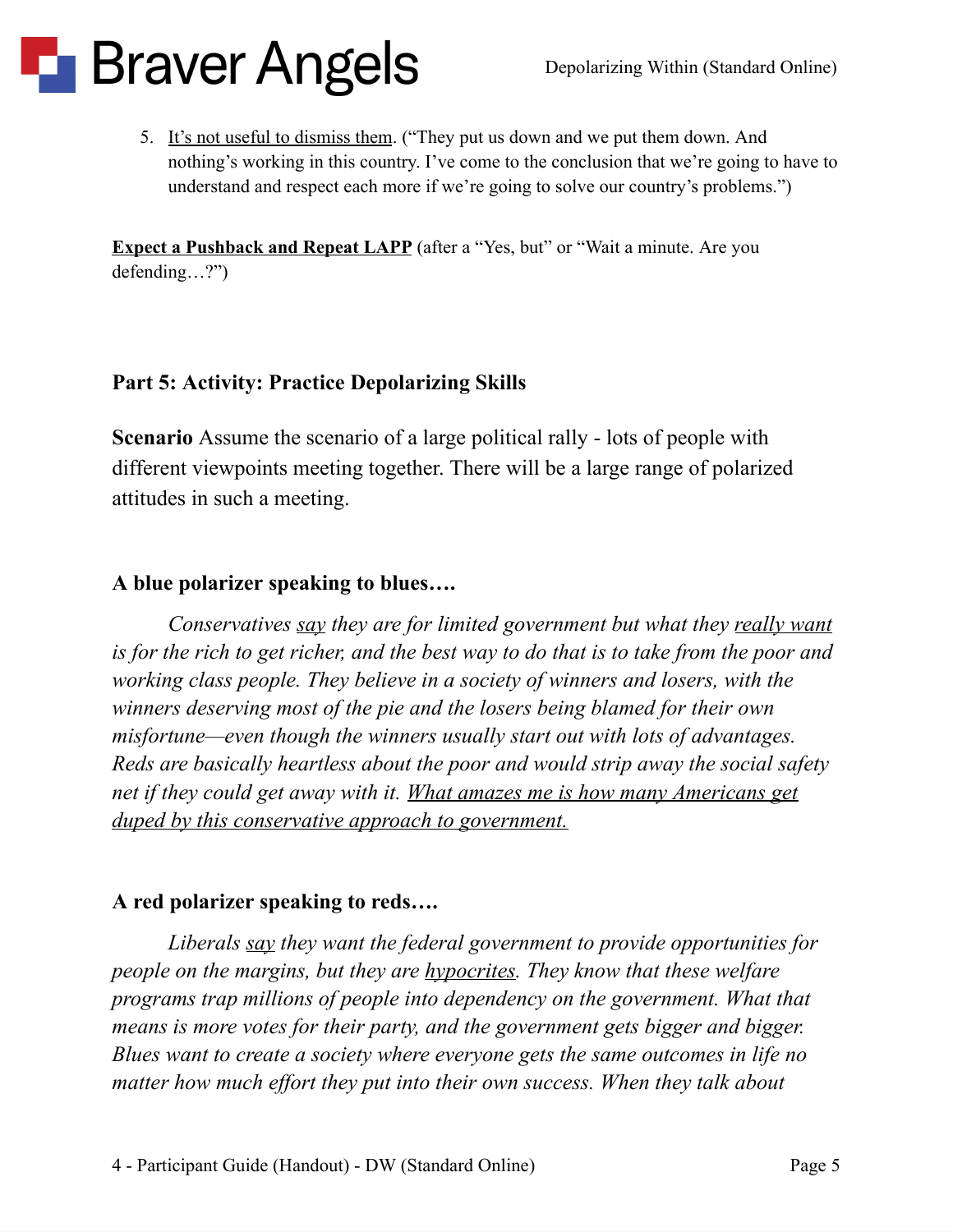*equality, that's what they mean. Put the blues in charge and they will crush personal initiative and ruin the economy. What amazes me is how many Americans get duped by this liberal approach to government.*

### **Final Thoughts: A Long-Term Perspective on Being a Depolarizer**

- 1. Being a depolarizer is not just being high-minded. It's also being pragmatic about the future.
	- Many of our differences today have been around in some form since the founding of the country—and they are not going to disappear.
	- Our current whipsaw approach to polarized policy-making leads to undoing each side's policies every 4 years. The result is paralysis and cynicism about government.

Quoting a Better Angels workshop participant, "Neither side is going to vanquish the other, so we better figure out how to get along and run the country together."

- 2. Your depolarizing influence in your social circles is apt to occur over time, not necessarily in any individual conversation or with every individual. If you come across as genuine and use your skills, people will remember what you said and think about it.
- 3. A long-term goal could be to be able to explain the other side's views in such a way that they would say, "You got it." This requires reading, listening, and suspending disbelief long enough to understand the worldviews and policy views of people you differ with. (That's why it's a long-term goal for those who decide to embrace it.)
- 4. If you really want to take a road less traveled, practice identifying your inner conservative side if you are a liberal, or your inner liberal side if you are a conservative. Make sure you see these as positive aspects of you, for example, the committed traditionalist in some areas for a liberal or the openness-to-rapid-change for a conservative. The lesson: the "Other" resides in me as part of what I value about myself.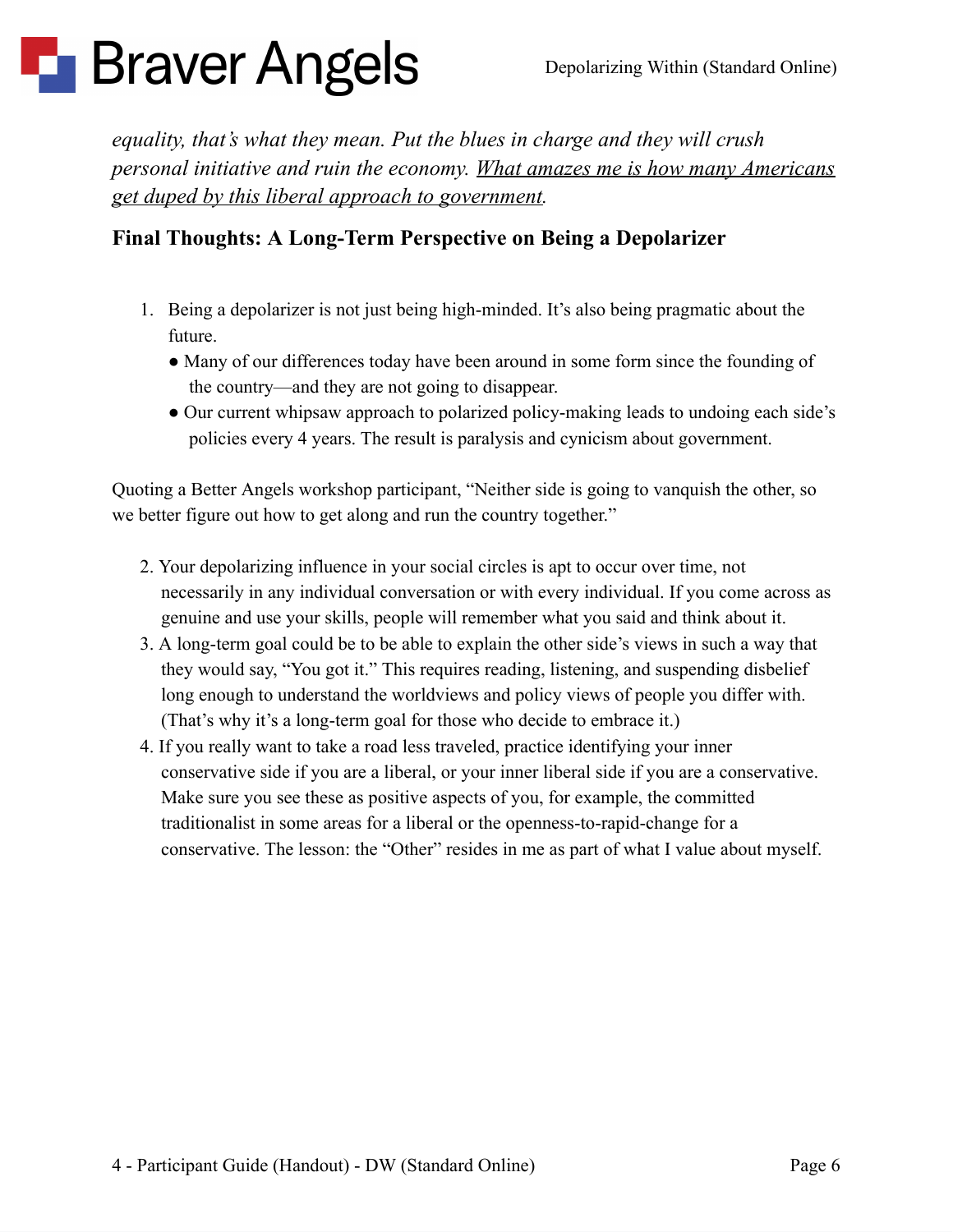### **READING LIST ON CONSERVATISM**

Magazines: The American Interest, The National Review, Commentary

Columnists:

- Wall Street Journal: Peggy Noonan
- New York Times: David Brooks, Bret Stephens, Ross Douthat
- Washington Post: Megan McArdle, George Will

Books:

.

- Roger Scruton, *Conservatism: An Invitation to a Great Tradition*. St. Martin's Press, 2017.
- Jerry Muller, *Conservativism: An Anthology of Social and Political Thought from David Hume to the Present*. Princeton University Press, 2003.

Also:

Glen Loury's writings, blogs, and videos. GlenLoury.com. Princeton Professor, African American.

The Heterodox Academy blog on their website. Mixed political academic group promoting free speech on campuses.

Theflipside.io: Sends a daily email of curated news articles from left, center and right that have been vetted for newsworthiness to "burst your media bubble."

Jonathan Haidt, *The Righteous Mind*: *Why Good People are Divided by Politics and Religion*. New York: Vintage, 2008. Psychologist looking at the moral intuitions of liberals and conservatives.